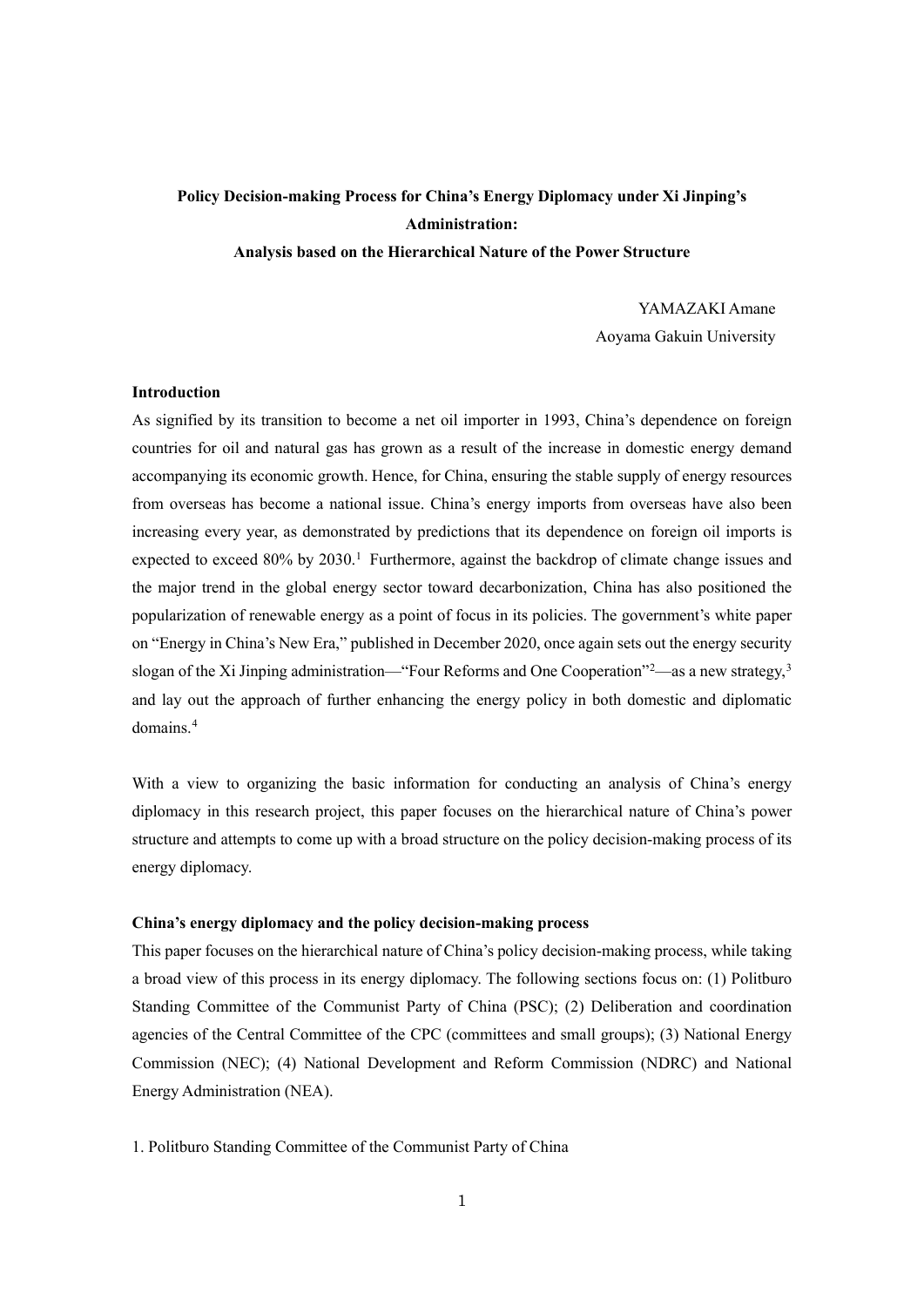The Politburo Standing Committee of the Communist Party of China (PSC) is positioned at the top of China's policy decision-making processes. This Standing Committee engages in discussions on China's domestic affairs as well as its overall foreign strategy. According to Zhou Qi from the Chinese Academy of Social Sciences, the PSC makes policy decisions on foreign policies in areas such as China's relations with the United States, Russia, Japan, North Korea as well as Cross-Strait Relations, and arms control, the Shanghai Cooperation Organization (SCO), debt forgiveness for other countries, and China's energy supply issues, among others.<sup>[5](#page-8-4)</sup> Discussions are held on energy issues in the context of foreign policy within the PSC, and an overall picture of energy diplomacy is expected to be formulated there. In addition, it is assumed that agenda related to energy diplomacy is drawn up from subordinate organizations of the Party and government, and that policy decisions are made by the PSC.

In particular, the destinations for overseas trips by members in the highest tier of leadership offers key information that is important to understanding the actual situation of energy diplomacy. It has been pointed out that there is a trend to prioritize the selection of oil producing countries as the destinations for overseas trips by top Chinese leaders, and energy diplomacy is said to occupy a central position in the overall foreign policy.<sup>[6](#page-8-5)</sup> Moreover, the three major petroleum companies of China<sup>[7](#page-8-6)</sup> own the rights to oil or natural gas $8$  in more than half of the foreign countries visited by Hu Jintao from January 2005 to August 2010. Based on the above, it is also likely that countries that are rich in energy resources will be selected as the destinations for overseas trips for Chinese leaders in the recent years. In this context, there is a need to conduct a quantitative analysis using data and other information.

Furthermore, while China has concluded partnerships (*huoban guanxi*) with many countries to date, it has been pointed out that these partners also tend to be energy supplier countries, or countries that Chinese state-owned companies have rights and interests in.<sup>[9](#page-8-8)</sup>

Another point that cannot be overlooked is the political battle over interests and power in the energy sector. In this regard, Zhou Yongkang, a former member of the PSC (2007–2012), is a familiar figure. Under the anti-corruption campaign implemented by Xi Jinping's administration, there have been continued crackdowns on the "petroleum gang" (*shiyou bang*) led by Zhou. [10](#page-8-9) In addition to his background working for the China National Petroleum Corporation (CNPC), one of three leading Chinese state-owned petroleum companies, Zhou also played a leadership role in driving the development of oil fields in Sudan while holding a privileged position as a member of the PSC. In fact, he had been the person in control of China's Sudan policies.<sup>[11](#page-8-10)</sup> Even after his arrest in 2014, CNPC continued to show its determination to make a clean sweep of forces such as Zhou.<sup>12</sup> However, the loss of Zhou's power does not signify that China has given up its interests in energy resources such as petroleum in Sudan and South Sudan, but rather, signifies its move to maintain those interests as a part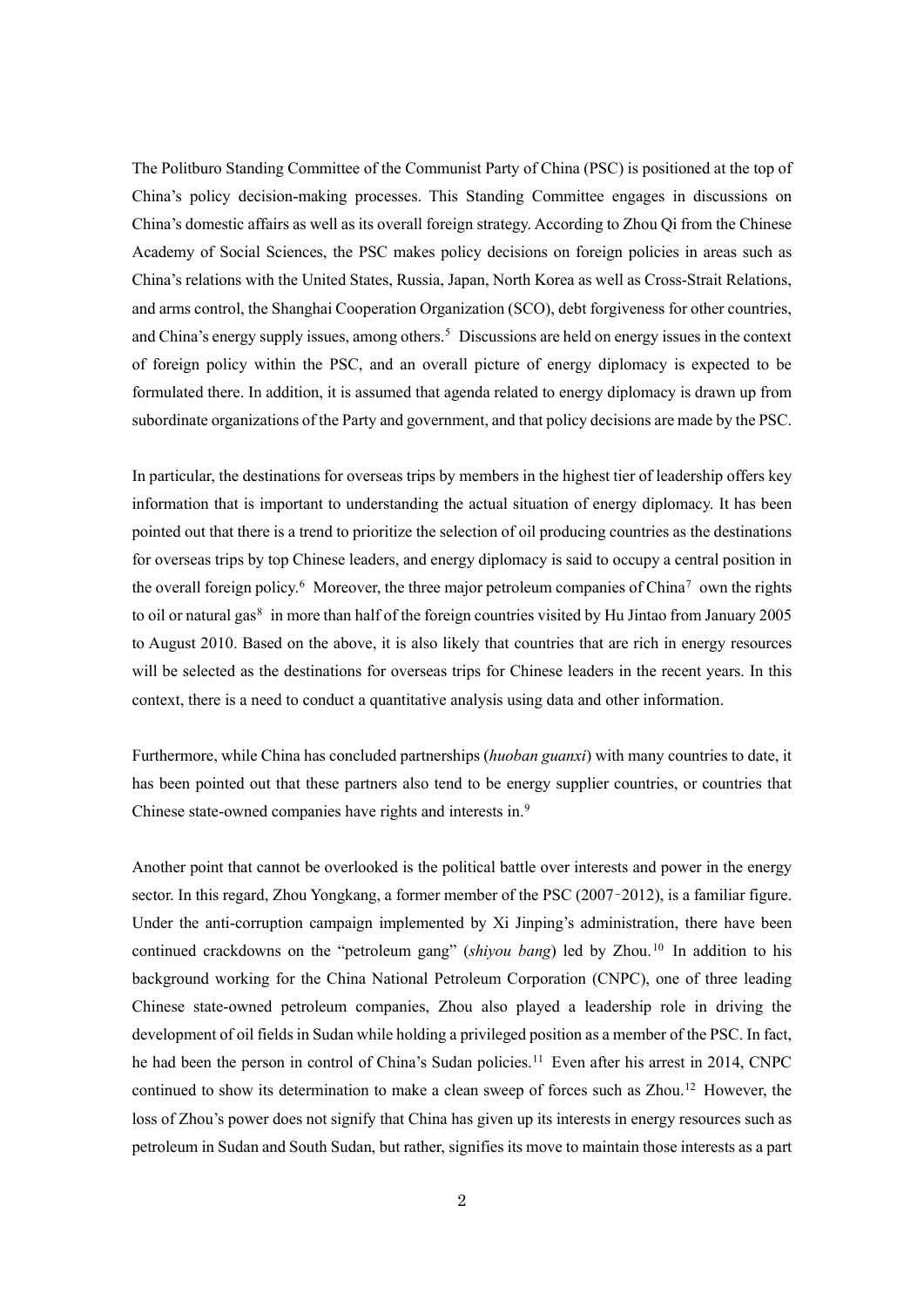of the Belt and Road Initiative (BRI).<sup>[13](#page-9-1)</sup> In September 2018, when President Omar Hassan Ahmad al-Bashir of Sudan visited China to participate in the Forum on China–Africa Cooperation, he held a meeting with the Chairman of the Board of CNPC, Wang Yilin. At the meeting, Wang expressed his expectations toward the promotion of further cooperation in the energy sector between the two countries and signed a memorandum of cooperation on oil and natural gas between CNPC and the Sudanese government. [14](#page-9-2) Currently, China is observed to be continuing to develop its energy diplomacy through state-owned corporations and other channels, while at the same time eliminating forces such as Zhou.[15](#page-9-3)

Considering the energy policy and its political importance, the PSC holds a leading position in the policy decision-making process in the area of energy diplomacy.

2. Deliberation and coordination agencies of the Central Committee of the CPC (committees, leading small groups, coordinating small groups)

As the energy issue is a policy issue that underpins economic development, it is likely to be viewed with the highest importance within the Central Committee of the CPC. Accordingly, it probably engages in energy diplomacy based on policy decisions made by the deliberation and coordination agencies of the Central Committee of the CPC.

The energy issue was on the agenda of the 6th meeting of the Central Leading Group for Financial and Economic Affairs held in June 2014, which took place it was elevated from its position as a leading group to that of Central Financial and Economic Affairs Commission in 2018. It was confirmed that State Councilor Yang Jiechi and Foreign Minister Wang Yi had been present at this meeting of the group, which is responsible for economic policies. [16](#page-9-4) Their attendance at this meeting is believed to reflect China's stance, that energy issues are connected to foreign policies.

As China places importance on cooperation between countries for the energy sector in its foreign policy, it is believed that this issue would have been included in the agenda of the Central Foreign Affairs Commission (CFAC). For example, in a lecture delivered by Xi Jinping at the first meeting of the CFAC held in May 2018, he emphasized the significance of the BRI.<sup>[17](#page-9-5)</sup> Since the BRI emphasizes cooperation with other countries in the energy sector, it is expected that policy decisions-making related to energy diplomacy will be made within this Commission. Furthermore, Yang Jiechi, as Director of the General Office of the CFAC, made successive visits in October 2020 to Sri Lanka, the United Arab Emirates, Algeria, and Serbia. Responding to interviews with the Chinese media upon his return, Yang stated that all of these countries are of great importance to the BRI, and that China intends to steadily advance cooperation with these countries in the areas of infrastructure and energy.<sup>[18](#page-9-6)</sup> As I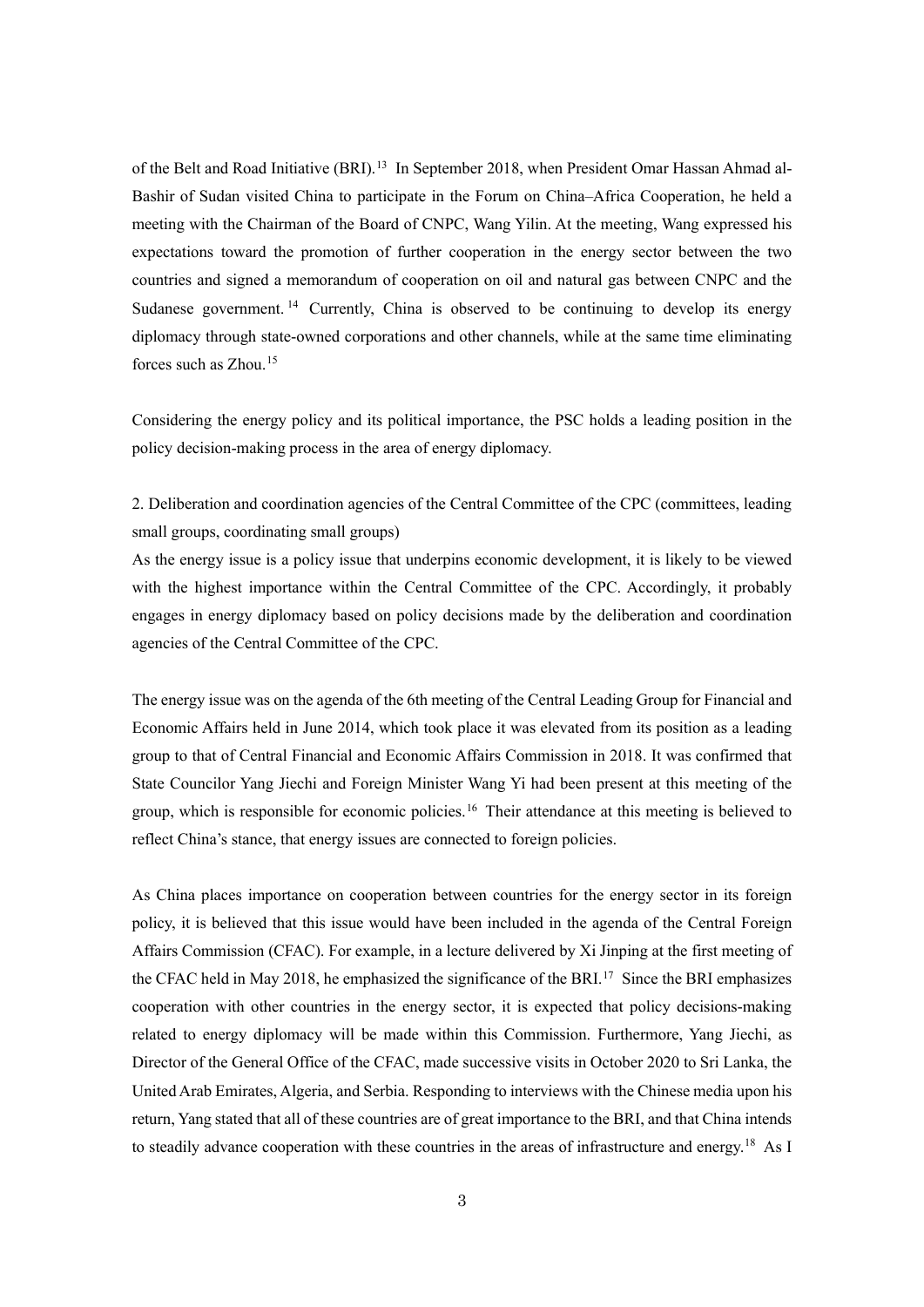shall also touch on later, because energy is positioned as an important sector in the BRI in the context of foreign relations, the CFAC is an important organization in the policy decision-making process for energy diplomacy.

While it is difficult to clarify the actual situation with accuracy, it is expected that the respective committees and small groups under the Central Committee of the CPC deal widely with the energy issue as an agenda item that is related to the domestic and foreign situation.

#### 3. National Energy Commission

The present-day National Energy Commission (NEC) was established in 2010.<sup>[19](#page-9-7)</sup> The purpose of its establishment under the State Council was to strengthen unified coordination and policy decisionmaking for energy strategies, and it is regarded as the energy agency of the highest standard in China. Its primary responsibilities are to research and formulate China's energy development strategy, deliberate on important issues in energy security and energy development, and carry out the unified coordination of important matters related to domestic energy development and international cooperation in the energy sector.<sup>[20](#page-9-8)</sup> The Director of the General Office of the NEC concurrently chairs the National Development and Reform Commission, while the Deputy Director serves concurrently as the Director of the National Energy Administration.<sup>[21](#page-9-9)</sup>

Under Xi Jinping's administration, we can confirm that the NEC has convened three meetings to date—in April 2014,<sup>[22](#page-9-10)</sup> November 2016,<sup>[23](#page-9-11)</sup> October 2019.<sup>[24](#page-9-12)</sup> A common thread running across all the meetings is the emphasis that Li Keqiang, who chairs the Commission, placed on the importance of energy in economic development and the significance of ensuring stable energy security, as well as the connection between energy issues and domestic and foreign affairs. During the meeting held in 2016, Li spoke about the BRI while appealing for the need to advance international cooperation in the energy sector, thereby showing that the agenda of the NEC could also be related to the approach to foreign relations.<sup>[25](#page-9-13)</sup>

With regard to the participants of the NEC, personnel are replaced as and when it is deemed appropriate, and the name list is then published. As for the connection with diplomatic relations, the Foreign Minister was included as the fifth member on the notices published in 2010 (Yang Jiechi),  $26\ 2013$  $26\ 2013$ ,  $27\ 100$  $27\ 100$ and 2016 (Wang Yi)<sup>[28](#page-9-16)</sup> respectively.

However, looking at the participants of the Commission in 2018, changes have been made to the order of the names. Until that point, the Foreign Minister had been listed in fifth place followed by the Chairman of the National Development and Reform Commission; however, in the 2018 list of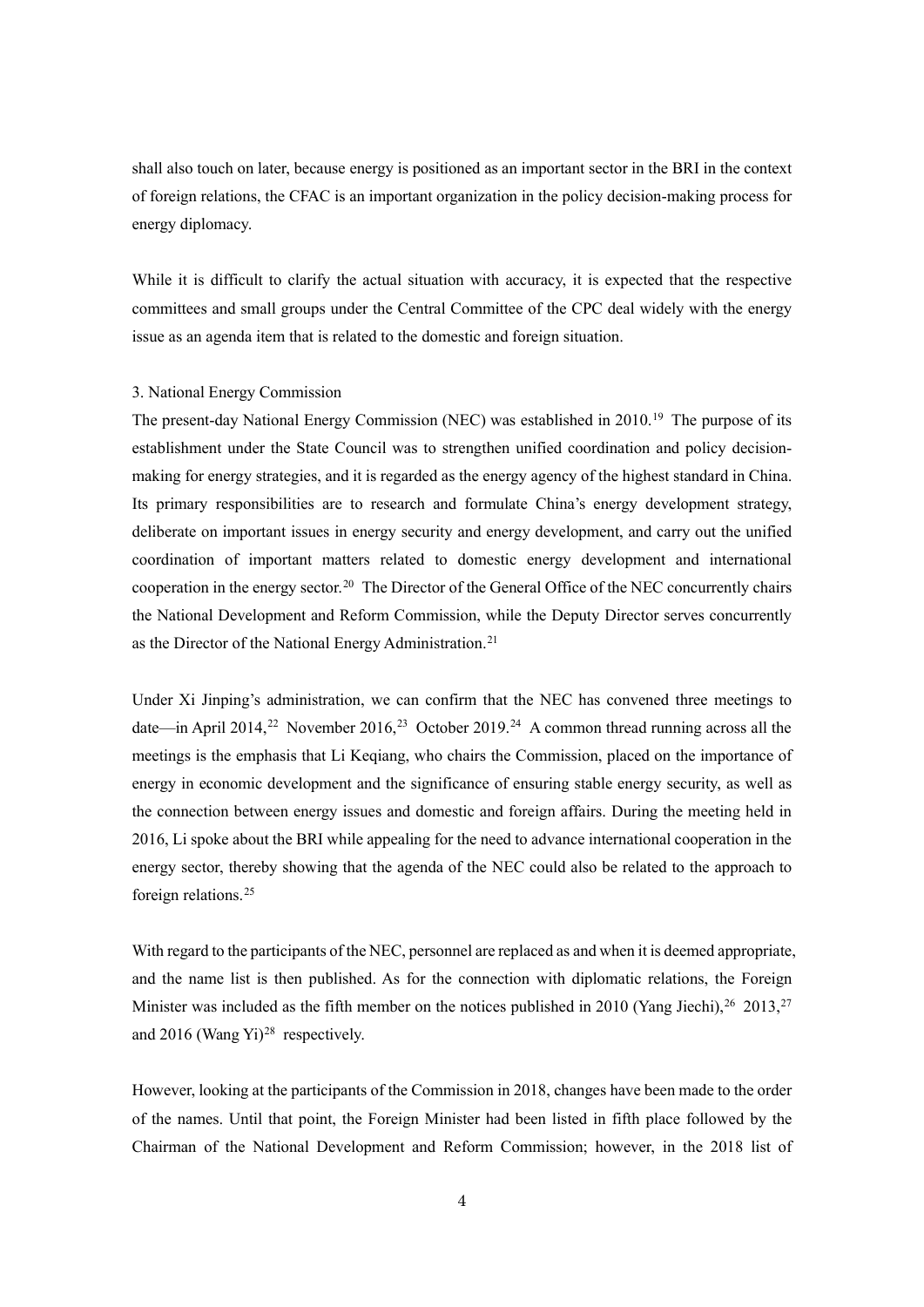personnel, Wang Yi's name had disappeared, and in his place was Le Yucheng, Vice Minister of Foreign Affairs at sixth place on the list. It is believed that Le was included as a member of the NEC in place of Wang because Wang had been appointed to the concurrent position of State Councilor. On the other hand, He Lifeng, who assumed position in 2017 as the Chairman of the National Development and Reform Commission, was positioned third after Li Keqiang and deputy Han Zheng.[29](#page-10-0) Regarding the significance of He Lifeng being in the third position, it is not inconceivable that this suggests that the National Development and Reform Commission influence within the NEC has grown.<sup>[30](#page-10-1)</sup>

There are many questions regarding what changes the personnel replacement in the NEC in 2018 have brought to China's energy diplomacy. Nevertheless, there is a possibility that the National Development and Reform Commission is growing in importance as described next, and further, that these personnel changes are having an impact on the policy decision-making process for energy diplomacy.

# 4. National Development and Reform Commission and National Energy Administration

#### (1) National Development and Reform Commission

The National Development and Reform Commission (NDRC) is an organization that occupies an important position in China's overall energy policy. The NDRC is a central agency that is mainly responsible for macroeconomic policies, and is even known as the most powerful agency within China's administration because of its great influence and authority. The NDRC, under which the National Energy Administration (NEA) is managed, also wields great power in the area of energy administration.<sup>31</sup>

In the decision-making process for the energy policy, which also constitutes a part of the economic policy, the NDRC is considered to be the most important organization. It holds great influence with regard to energy policy, and draws up plans on energy resource prices, investment outlets, bidding, and other matters from a long-term perspective. As the aforementioned General Office of the NEC is located within the NDRC, there are also those who hold the view that the NEC General Office comes under the jurisdiction of the NDRC.<sup>[32](#page-10-3)</sup> As an actor that is involved in the decision-making process for foreign policy, the NDRC has steadily strengthened its involvement in the energy sector. The NDRC, which places emphasis on energy security, is considered to have a significant role in the policy decision-making process concerning climate change countermeasures and access to oil and natural gas.[33](#page-10-4)

The importance of the NDRC is becoming increasingly prominent in the BRI that China is promoting.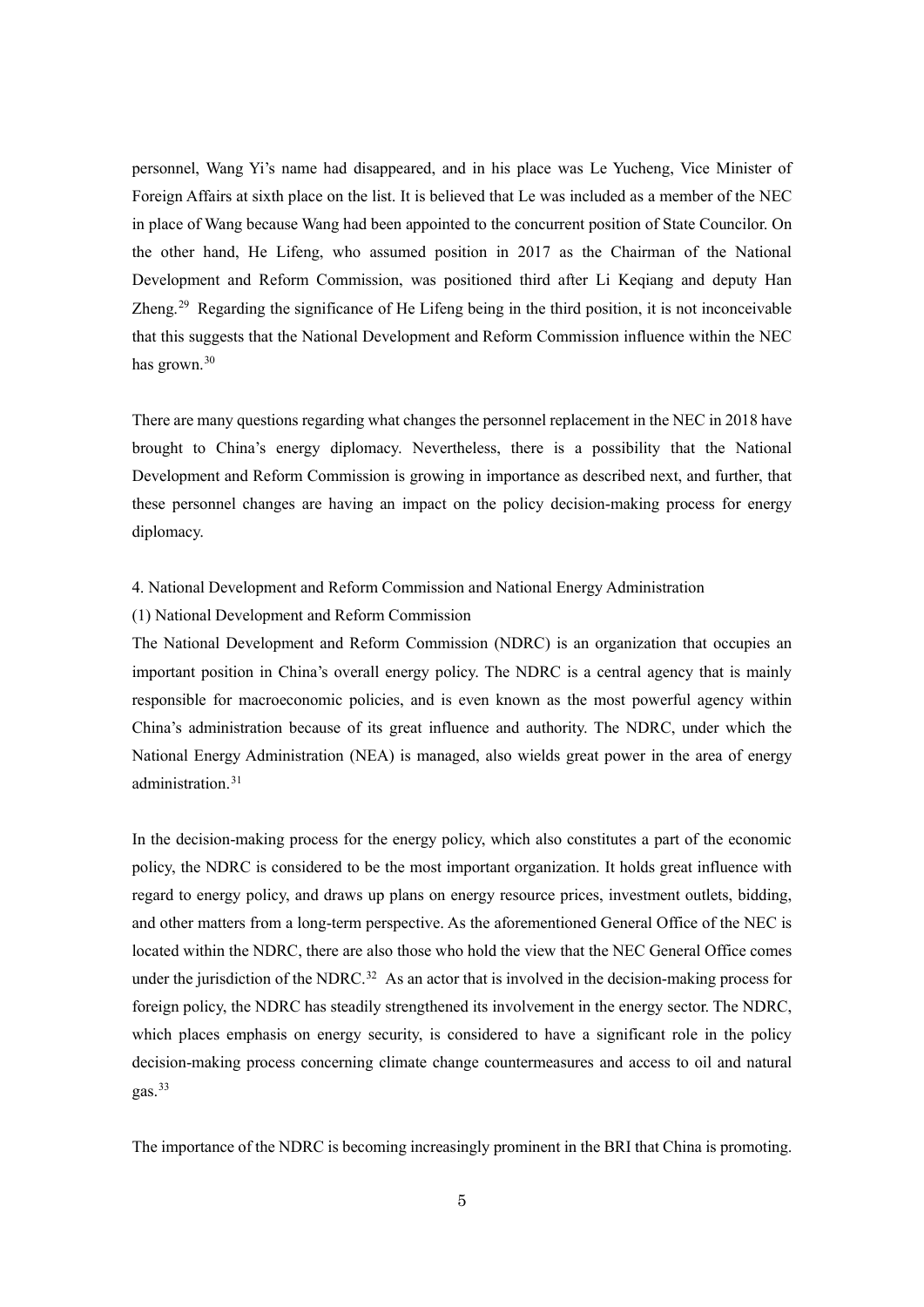For example, the March 2015 document titled "Vision and Actions on Jointly Building Silk Road Economic Belt and 21st Century Maritime Silk Road" was jointly issued by the NDRC, Ministry of Foreign Affairs, and Ministry of Commerce in that order.<sup>34</sup> Immediately after that in April, a panel discussion was held on this document at the China Center for International Economic Exchanges (CCIEE), a thinktank under the management of the NDRC. This discussion was also attended by Ou Xiaoli, Counsel for the NDRC's Department of Western Region. Ou was introduced as one of the persons involved in the General Office of the Belt and Road Construction Leadership Group, as well as the main author who had drafted this document.<sup>35</sup> The General Office of the Belt and Road Construction Leadership Group, which is expected to fulfill the role of a control tower managing the overall integrity of the strategy and coordinating the interests between numerous government organizations, is established as a part of the NDRC.<sup>36</sup>

Personnel factors, specifically the promotion of He Lifeng to become the Chairman of the NDRC in 2017, are also considered to be related to the role of the NDRC in the BRI. He assumed position as the Vice Chairman of the NDRC in 2014, and was promoted to the chairmanship in 2017. During his time as the Vice Chairman, it had already been reported that he shall supervise the BRI,<sup>[37](#page-10-8)</sup> and it was pointed out then that he may play an even bigger role in the massive infrastructure project going forward[.38](#page-10-9) In fact, He is regarded by foreign observers to occupy a high position. For example, the signing of the "Cooperation Plan between the Government of the People's Republic of China and the African Union on Jointly Promoting the Building of the Belt and Road Initiative" between China and the African Union (AU) was held in December 2020. During this ceremony, He, Chairman of the NDRC, was the official who signed the document jointly with Moussa Faki Mahamat, Chairperson of the African Union Commission. [39](#page-10-10) He's promotion to Chairman of the NDRC in 2017 suggests that the NDRC is in a position to drive the BRI, which is also linked to Xi Jinping's personal authority.

The energy sector is positioned at the core of the BRI, and the presence of the NDRC is prominent even in this respect. In May 2017, the Belt and Road Construction Leadership Group issued a document about the initiative. This document sets out the following seven priority sectors for the BRI: construction of infrastructure, trade, expansion of production capacity and investment, finance, protection of environment and ecology, maritime cooperation, and social exchanges. In particular, the construction of infrastructure in the field of energy touches on the relationship with Russia, Central Asia, Pakistan, and Southeast Asia, and clearly establishes a policy of actively promoting and advancing cooperation with the respective countries.<sup>[40](#page-10-11)</sup> During the same period, the NDRC and NEA issued the "Vision and Actions on Energy Cooperation in Jointly Building Silk Road Economic Belt and 21st-Century Maritime Silk Road" (hereafter, "Vision and Actions on Energy Cooperation"), which emphasized that energy cooperation is at the heart of the BRI amidst an international situation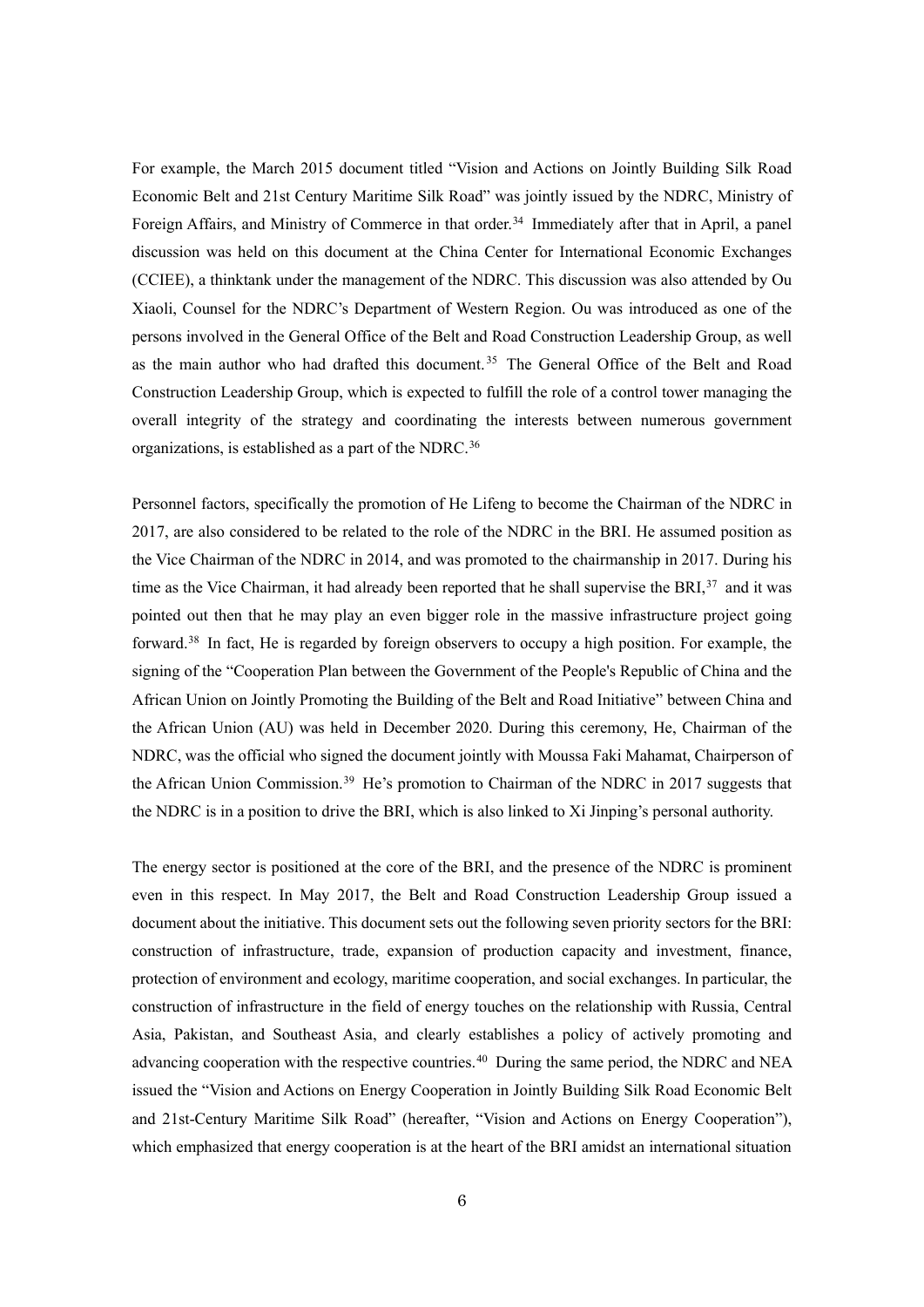of greater efforts to address the climate change issue and growing popularity of renewable energy. The publication of such a document jointly by the NDRC and its subordinate organization, the NEA, signifies the central role that the former occupies in international energy cooperation under the BRI.<sup>[41](#page-10-12)</sup>

The NDRC is also directly involved in the China-Pakistan Economic Corridor (CPEC) plan, which is related to the BRI. The Joint Cooperation Committee (JCC), which is the bilateral decision-making body for the CPEC, is chaired jointly by Pakistan's Minister of Planning, Development and Special Initiatives and China's Vice Chairman of the NDRC. For example, the 9th JCC was held in Islamabad in November 2019 was attended by NDRC Vice Chairman Ning Jizhe, who remarked that the CPEC has produced results, and expressed China's intention to build an even stronger and closer "China-Pakistan Community of Shared Destiny" in the new era. Subcommittees in areas such as energy, transportation infrastructure, industrial cooperation, and the Gwadar Port were convened during this meeting, showing that the energy sector is an important agenda item for the CPEC. In addition to these, Ning also held talks with Prime Minister Imran Khan of Pakistan, signaling the growing presence of the NDRC overseas.<sup>[42](#page-10-13)</sup>

While the NDRC has until now been expected to attract attention in the context of domestic economic policy, its connection with the BRI has also strengthened its presence in the aspect of foreign policy.

#### (2) National Energy Administration

The National Energy Administration (NEA) comes under the auspices of the NDRC, which has numerous subordinate organizations under its jurisdiction. The role of the NEA is to formulate specific energy policies, regulate, plan, and conduct investigations.<sup>[43](#page-10-14)</sup> It is also considered to fulfill a role of a certain degree of importance in the area of foreign policy.

The head of the NEA was interviewed by the *China Electric Power News*, managed by the NEA, about the aforementioned Vision and Actions on Energy Cooperation drawn up in 2017. According to the interview article, cooperation in the energy sector occupies an important position in the BRI, and NEA has produced various results through collaboration with international organizations and its foreign government counterparts. While listing specific examples of cooperation with Pakistan, Russia, the United Kingdom, and other countries, he also explained that the NEA has steadily engaged in international cooperation in the energy sector from the aspect of policy. At the same time, he discussed the significance of creating the "Belt and Road Energy Cooperation Club" as a multilateral framework with countries that are supportive of China.<sup>[44](#page-11-0)</sup>

In April 2019, the Belt and Road Forum for International Cooperation, an international conference on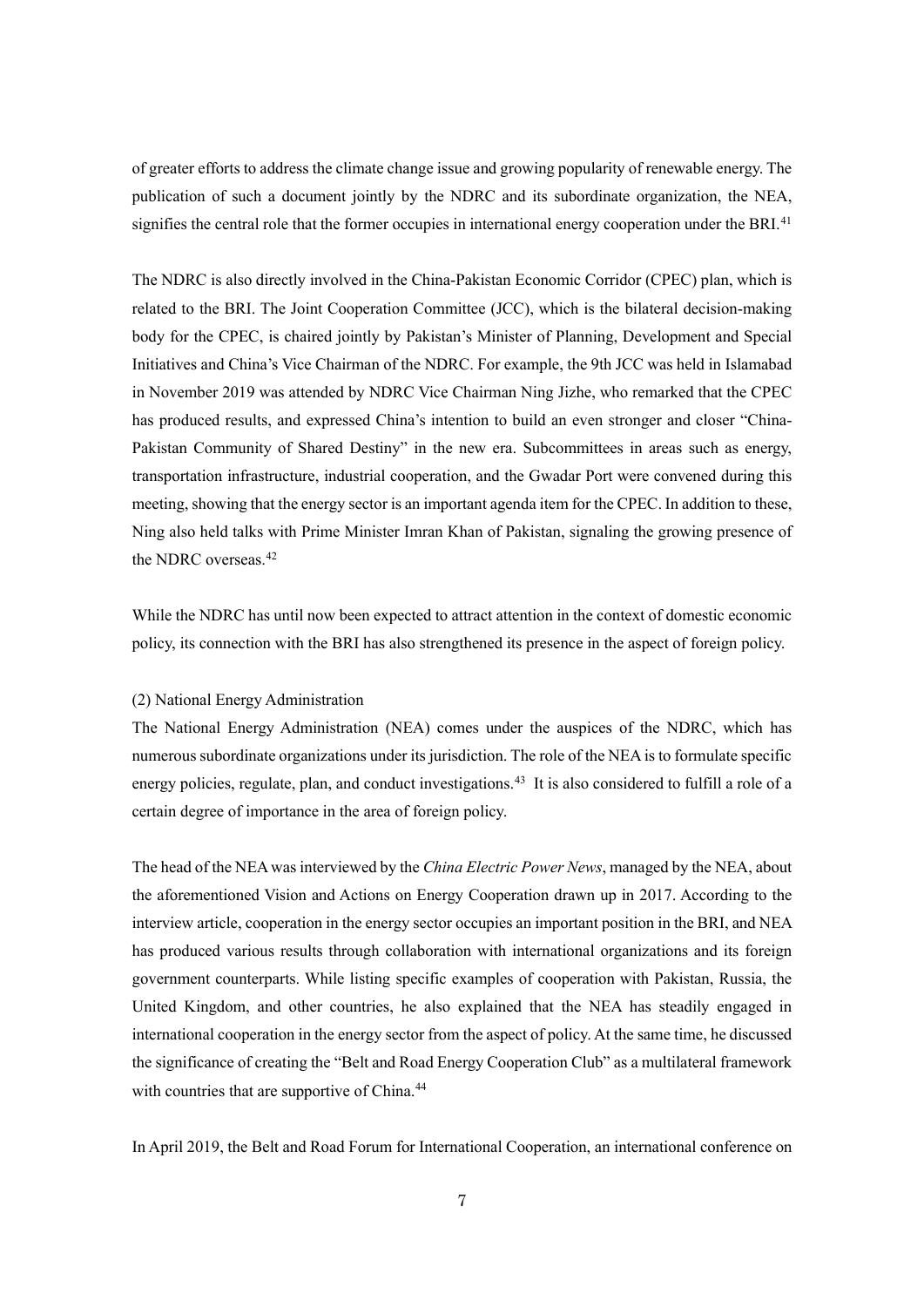the establishment of the Belt and Road Energy Partnership (BREP), was held in Beijing. Zhang Jianhua, Director of the NEA, delivered a speech at this conference, in which he spoke about the official establishment of partnerships for energy cooperation, as well as its significance in the BRI.<sup>[45](#page-11-1)</sup> A document covering the principles and implementation of energy cooperation, which was presented during this conference attended by participants from Asia, the Middle East, Africa, and other regions, contained items pertaining to energy security as one of the principles for cooperation. Of deep interest is the following text: "BREP respects and accommodates participating countries' core interests and major concerns in energy security, and attaches great importance to the security of cross-border energy transmission pathways and transnational energy projects." [46](#page-11-2) While it is unclear what the "core interests" in energy security refers to specifically, a provision that appears to seek to restrain efforts by a third country (possibly assumed to be the United States) to hinder international cooperation in energy transmission and the energy sector, can also be considered to be a reflection of China's intention to link the BRI to its overall energy security policy.

When the white paper titled "Energy in China's New Era," mentioned at the start of this paper, was published in December 2020, a press conference was held by the State Council Information Office. This press conference was attended by Zhang Jianhua, member of the NDRC Party Group and Director of the NEA, and his role was to explain the main contents of this white paper. He was accompanied by the NDRC Secretary-General Zhao Chenxin, as well as the Director of Legal and Institutional Reform Office of the NEA, Zhu Ming. Zhang Jianhua appealed for the importance of the "Four Reforms and One Cooperation" energy strategy, and highlighted that China has been steadily advancing international cooperation in the energy sector under the BRI. Hence, the press conference was an opportunity for senior officials of the NEA to present an explanation of the contents of this white paper.<sup>[47](#page-11-3)</sup> Judging from this press conference, which was attended by senior NDRC officials and head of the NEA, the government white paper "Energy in China's New Era," emphasizing the "Four Reforms and One Cooperation" strategy that is also related to the BRI, was prepared by both of these organizations.

The decision-making and implementation of NDRC's and NEA's energy policy is considered to be a direct or indirect stipulation of China's foreign relations. There is a need to pay close attention to the NDRC and NEA as organizations that determine the direction of China's energy diplomacy, which forms a part of the BRI.

### **Conclusion**

This paper has discussed the policy decision-making process for China's energy diplomacy while focusing on the hierarchical nature of its power structure. While there is a need for a more detailed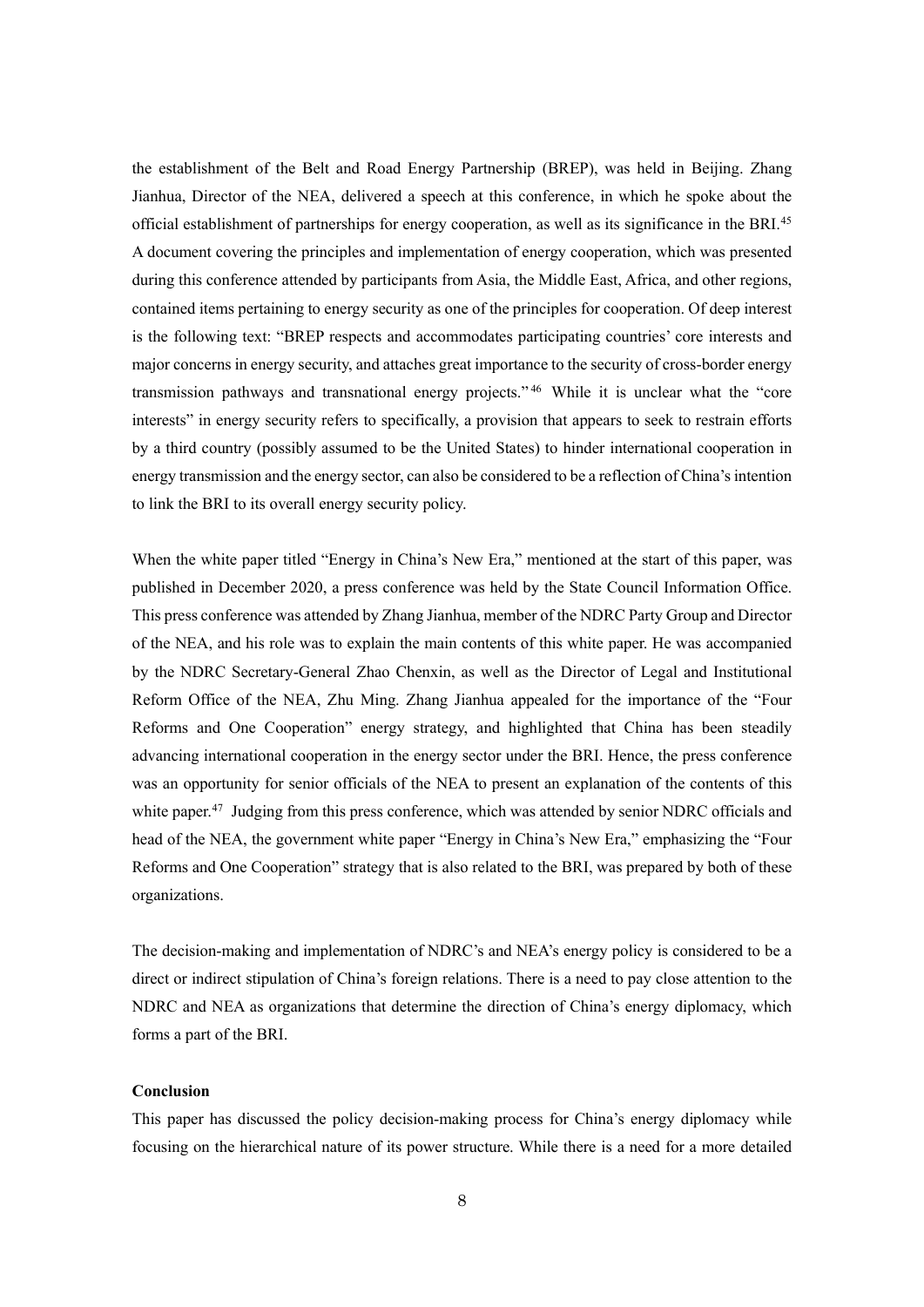study, the NDRC, which plays a central role in the BRI that is also related to energy diplomacy, is becoming an increasingly important actor that has influence on foreign relations.

Attention will be given to other organizations involved in the policy decision-making process for energy diplomacy, which could not be covered in this paper, as a topic of discussion for the future.

<span id="page-8-3"></span>01/17/5160588/files/595b9ac5f61d46c4828b99404578eba5.pdf (Last accessed on February 6, 2021). <sup>4</sup> *Energy in China's New Era* (White Paper), Xinhuanet, December 21, 2020.

<span id="page-8-0"></span><sup>&</sup>lt;sup>1</sup> Qiang Wang, Shuyu Li, and Rongrong Li, "China's Dependency on Foreign Oil Will Exceed 80% by 2030: Developing a Novel NMGM-ARIMA to Forecast China's Foreign Oil Dependence from Two Dimensions," *Energy*, Vol. 163 (2018), pp. 151–167.

<span id="page-8-1"></span><sup>&</sup>lt;sup>2</sup> "Four Reforms and One Cooperation" came from the contents of Xi Jinping's speech on the theme of the energy issue, delivered at the sixth meeting of the Central Leading Group for Financial and Economic Affairs held in June 2014. With regard to the contents, "Four Reforms," firstly, mainly concerns the domestic energy policies and refers to the following four areas of reform: (i) Energy consumption; (ii) Energy supply; (iii) Energy technology; and, (iv) Energy systems. As for "One Cooperation," this refers to international cooperation in the energy sector, which is included in the Belt and Road initiative. "Xi Jinping: Actively Promoting China's Energy Production and Consumption Reform," Xinhuanet, June 13, 2014. http://www.xinhuanet.com//politics/2014- 06/13/c\_1111139161.htm (Last accessed on September 28, 2020). Based on the report by Xinhua News Agency, it appears that Xi did not summarize this policy into the single slogan "Four Reforms and One Cooperation" by himself during this meeting. However, after the meeting, "Four Reforms and One Cooperation" became the main slogan of China's energy policy.

<span id="page-8-2"></span><sup>&</sup>lt;sup>3</sup> In the "13th Five-Year Plan" of "Energy Development" issued by the National Development and Reform Commission and the National Energy Administration, "Four Reforms and One Cooperation" was positioned as the strategic ideology that should be complied with in the area of energy development. "135 Regulations on Energy Development," *The State Council of the Republic of China*, January 17, 2017. http://www.gov.cn/xinwen/2017-

http://www.xinhuanet.com/politics/2020-12/21/c\_1126887608.htm (Last accessed on January 26, 2021).

<span id="page-8-4"></span><sup>5</sup> Qi Zhou, *Organization, Structure and Image in the Making of Chinese Foreign Policy since the Early 1990s* (Baltimore: Doctoral dissertation submitted to Johns Hopkins University, 2008), pp. 47– 48.

<span id="page-8-5"></span><sup>6</sup> Chia-Yi Lee, "China's Energy Diplomacy: Does Chinese Foreign Policy Favor Oil-Producing Countries?" *Foreign Policy Analysis*, Vol. 15 (2019), pp. 570–588.

<span id="page-8-6"></span><sup>7</sup> The three major Chinese state-owned petroleum companies are China National Petroleum Corporation (CNPC), China Petrochemical Corporation (Sinopec), and China National Offshore Oil Corporation (CNOOC).

<span id="page-8-7"></span><sup>8</sup> Linda Jakobson, Dean Knox (Tatsumi Okabe, editorial supervision/Kogo Tsuji, trans.), *New* 

*Foreign Policy Actors in China*. (Japanese edition published by Iwanami Shoten, 2011), pp.53–54.

<span id="page-8-8"></span><sup>9</sup> Georg Strüver, "China's Partnership Diplomacy: International Alignment Based on Interests or Ideology", *The Chinese Journal of International Politics* Vol. 10, No. 1 (2017), pp. 31–65; Lee, op.cit.

<span id="page-8-9"></span> $10$  In the anti-corruption campaign, the "Petroleum Gang" was denounced alongside the "Shanxi Gang" and the "Secretary Gang." "The 'Gangs' Eliminated in the Anti-Corruption Campaign," Xinhuanet, January 5, 2015. http://www.xinhuanet.com//politics/2015-01/03/c\_1113856708.htm (Last accessed on January 20, 2021).

<span id="page-8-10"></span> $11$  The following reference provides details on Zhou Yongkang and CNPC's oil rights in Sudan. Luke Patey, *The New Kings of Crude: China, India, and the Global Struggle for Oil in Sudan and*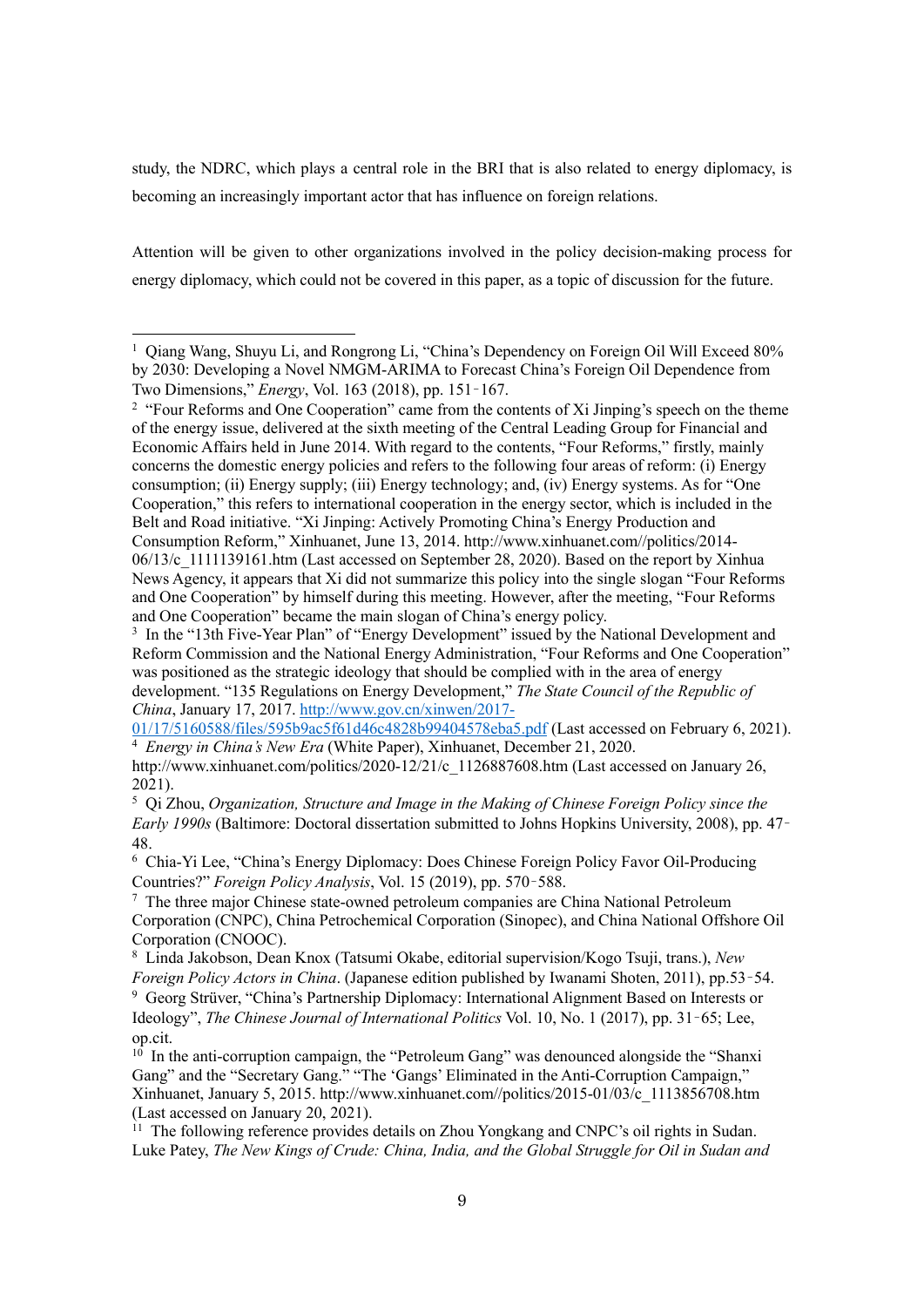*South Sudan* (London: Hurst, 2014).

<span id="page-9-0"></span> $12$  In October 2019, it was reported that then-CNPC chairman Wang Yilin had remarked that they would clamp down strictly on negative influences such as Zhou Yongkang. Lin Zi, "CNPC Chairman: Determined to crack down thoroughly on negative influences like Zhou Yongkang and Jiang Jiemin," The Beijing News, October 11, 2019.

<span id="page-9-1"></span>http://www.bjnews.com.cn/finance/2019/10/11/635013.html (Last accessed on January 20, 2021). <sup>13</sup> Laura Barber, "China's Response to Sudan's Political Transition", *Special Report*, No. 466 (Washington D. C.: United States Institute of Peace, 2020), p. 17.

<span id="page-9-2"></span><sup>14</sup> Meng Qinglu, "Wang Yilin meets with Sudanese President Bashir," PetroChina, September 4, 2018. https://www.cnpc.com.cn/cnpc/tpxw/201809/93c0cfa67bb44b9489a75b82a0da38b6.shtml (Last accessed on January 20, 2021)

<span id="page-9-3"></span> $15$  With regard to the detailed situation surrounding these state-owned companies under Xi Jinping's administration, see Shino Watanabe, "Communist Party of China and the Chinese Government, and the Three Major State-owned Petroleum Companies under Xi Jinping's Administration," *US-China Developments and Relations During the Period of Turmoil of the International Order—China's Domestic Situation and Foreign Policy*, Japan Institute of International Affairs, 2017, pp.63–83.

<span id="page-9-4"></span><sup>16</sup> Wen-Hsuan Tsai and Wang Zhou, "Integrated Fragmentation and the Role of Leading Small Groups in Chinese Politics", *The China Journal*, No. 82 (2019), p. 12.

<span id="page-9-5"></span><sup>17</sup> "Xi Jinping Convenes First Meeting of the Central Foreign Affairs Commission," The State Council of the People's Republic of China, May 15, 2018. http://www.gov.cn/xinwen/2018- 05/15/content 5291161.htm (Last accessed on January 26, 2021)

<span id="page-9-6"></span><sup>18</sup> "Yang Jiechi accepts interviews with Chinese media at the end of his visit to Sri Lanka, United Arab Emirates, Algeria, and Serbia," Ministry of Foreign Affairs of the People's Republic of China, October 13, 2020. https://www.fmprc.gov.cn/web/wjdt\_674879/gjldrhd\_674881/t1823633.shtml (Last accessed on January 26, 2021)

<span id="page-9-7"></span><sup>19</sup> The NEC was first established in 1980 but dissolved in 1982. For the historical background of China's energy agencies including the NEA, see Watanabe, "Energy Policy Process During the Hu Jintao Administration: Government, Communist Party, Three Major Petroleum Companies, and the 'Petroleum Gang.'"

<span id="page-9-8"></span><sup>20</sup> "China Establishes National Energy Commission, a High-Level Agenda Coordinating Agency," Embassy of the People's Republic of China in Japan, http://www.china-

embassy.or.jp/jpn/jbwzlm/zgbk/t654965.htm (Last accessed on January 11, 2021).

<span id="page-9-9"></span><sup>21</sup> "National Energy Commission," National Energy Administration.

http://www.nea.gov.cn/2018gjnyw.htm (Last accessed on January 23, 2021).

<span id="page-9-10"></span><sup>22</sup> "Li Keqiang Convenes First Meeting of the National Energy Commission," CPC News, April 21, 2014. http://cpc.people.com.cn/n/2014/0421/c64094-24919394.html (Last accessed on January 23, 2021).

<span id="page-9-11"></span><sup>23</sup> "Li Keqiang Convenes Meeting of the National Energy Commission; Attended by Zhang Gaoli," CPC News, November 18, 2016. http://cpc.people.com.cn/n1/2016/1118/c64094-28877483.html (Last accessed on January 23, 2021).

<span id="page-9-12"></span> $^{24}$  "Li Keqiang Convenes Meeting of the National Energy Commission," CPC News, October 12, 2019. http://cpc.people.com.cn/n1/2019/1012/c64094-31395243.html (Last accessed on January 23, 2021).

<span id="page-9-14"></span><span id="page-9-13"></span><sup>25</sup> "Li Keqiang Convenes Meeting of the National Energy Commission; Attended by Zhang Gaoli" <sup>26</sup> "Notice from the General Office of the State Council on the Establishment of the National Energy Commission," The State Council of the People's Republic of China, 2010.

http://www.gov.cn/gongbao/content/2010/content 1528905.htm (Last accessed on January 20, 2021).

<span id="page-9-15"></span><sup>27</sup> "Notice from the General Office of the State Council on the Adjustment to the Members of the National Energy Commission," The State Council of the People's Republic of China, 2013. http://www.gov.cn/zhengce/content/2013-07/11/content 7570.htm (Last accessed on January 20, 2021).

<span id="page-9-16"></span><sup>28</sup> "Notice from the General Office of the State Council on the Adjustment to the Members of the National Energy Commission," The State Council of the People's Republic of China, 2016.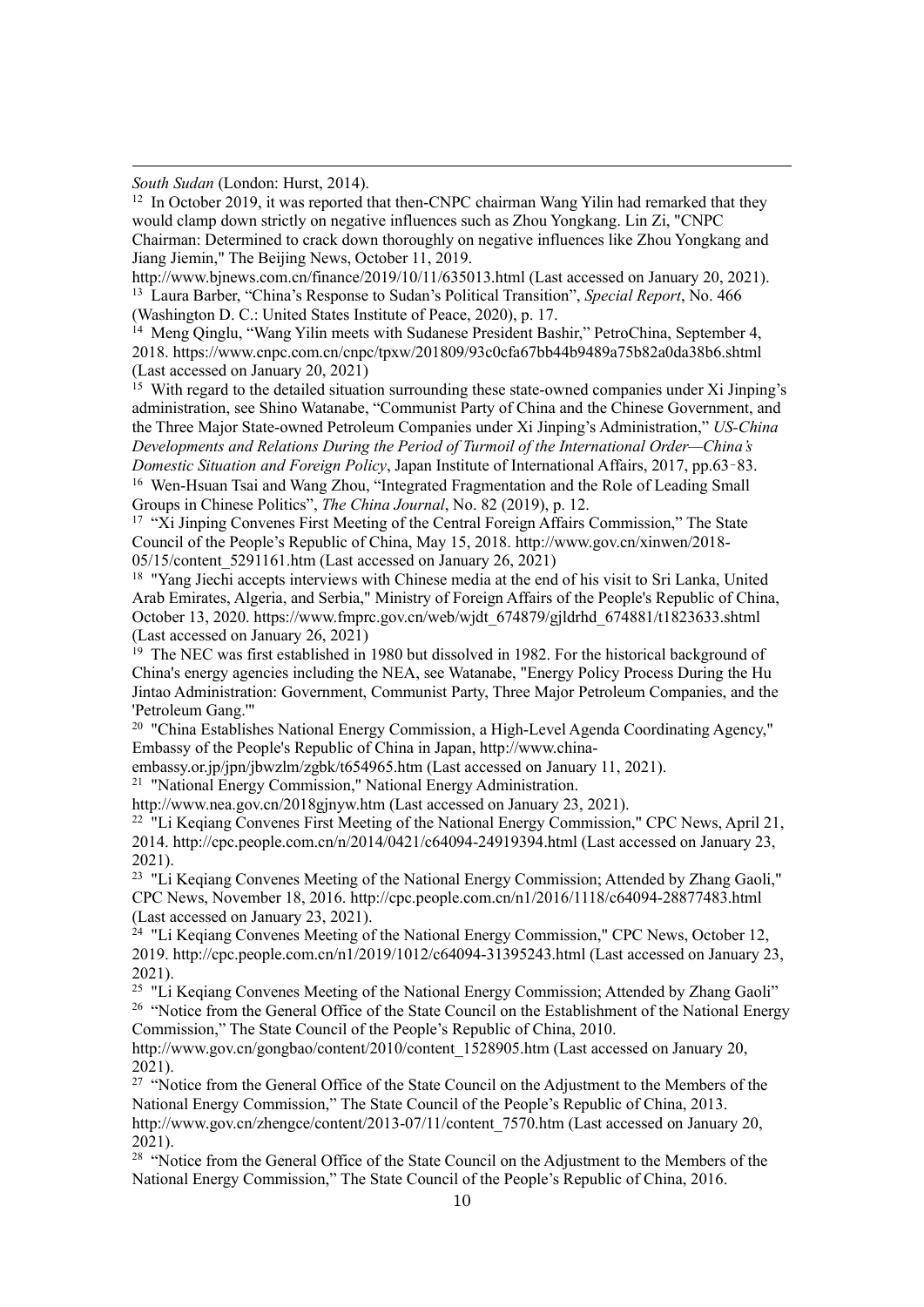http://www.gov.cn/gongbao/content/2016/content\_5088768.htm (Last accessed on January 20,  $2021$ 

<span id="page-10-0"></span><sup>29</sup> "Notice from the General Office of the State Council on the Adjustment to the Members of the National Energy Commission," The State Council of the People's Republic of China, August 2, 2018. https://app.www.gov.cn/govdata/gov/201808/02/427659/article.html (Last accessed on January 20, 2021).

<span id="page-10-1"></span><sup>30</sup> It is said that He Lifeng and Xi Jinping have a close relationship that can be traced as far back as the mid-1980s. Cheng Li, "Xi Jinping's Inner Circle (Part 5: The Mishu Cluster II)", *China Leadership Monitor,* Vol. 47 (2015), pp. 14–15. He Lifeng assumed office as the Chairman of the NDRC in February 2017. At the ministerial conference held at the National People's Congress the following month, he was reported to have pledged allegiance to Xi Jinping ahead of the other new ministers. Norihiko Saito, Mitsusada Enyo, "(NPC 2017) Chairman Xi's confidant is promoted to a key position on the center stage. The battle to demonstrate loyalty to the leader." Asahi Shimbun, March 7, 2017 morning edition, p. 11. The following section also touches on He's importance.

<span id="page-10-2"></span><sup>31</sup> Naoto Watanabe, "The Functions of the National Development and Reform Commission, and the Changes," Tomohiro Sasaki ed., *The Changing National Development and Reform Commission of China: An Empirical Analysis of its Functions and Influence*, Institute of Developing Economies, 2015, pp.13–37.

<span id="page-10-3"></span><sup>32</sup> Nis Grünberg, "Revisiting Fragmented Authoritarianism in China's Central Energy

Administration" in Kjeld Erik Brødsgaard (ed.), *Chinese Politics as Fragmented Authoritarianism Earthquakes, Energy and Environment* (New York: Routledge, 2018), p. 21.

<span id="page-10-4"></span><sup>33</sup> Jakobson, Knox, *New Foreign Policy Actors in China*, p.24. Hongyi Lai and Su-Jeong Kang, "Domestic Bureaucratic Politics and Chinese Foreign Policy," *Journal of Contemporary China*, Vol. 23, No. 86 (March 2014), p. 303.

<span id="page-10-5"></span><sup>34</sup> "Vision and Actions on Jointly Building Silk Road Economic Belt and 21st Century Maritime Silk Road," Xinhuanet, March 28, 2015. http://www.xinhuanet.com/world/2015-

03/28/c\_127631962.htm (Last accessed on January 23, 2021).

<span id="page-10-6"></span><sup>35</sup> "Research Group on the 'Vision and Actions on Jointly Building the Belt and Road Initiative," China.com.cn, April 10, 2015. http://www.china.com.cn/zhibo/2015-

04/10/content 35278837.htm?show=t (Last accessed on January 28, 2021).

<span id="page-10-7"></span><sup>36</sup> Shino Watanabe, "China's Silk Road Economic Belt Vision," *Journal of Asian Cultures, No. 18* (2016), p.353. OECD, *China's Belt and Road Initiative in the Global Trade, Investment and Finance Landscape* (Paris: OECD, 2018), p. 3; Baogang He, "The Domestic Politics of the Belt and Road Initiative and its Implications", *Journal of Contemporary China*, Vol. 28, No. 116 (2019), p. 185. <sup>37</sup> "NDRC Vice Chairman He Lifeng Supervises Belt and Road Work," iMoney, January 4, 2015. https://money.163.com/15/0104/11/AF44KF2700252G50.html (Last accessed on January 20, 2021).

<span id="page-10-9"></span><span id="page-10-8"></span><sup>38</sup> Li, "Xi Jinping's Inner Circle (Part 5: The Mishu Cluster II)", p. 15.

<span id="page-10-10"></span><sup>39</sup> "December 18, 2020, Foreign Ministry spokesperson Wang Wenbin holds regular press conference," Ministry of Foreign Affairs of the People's Republic of China, December 18, 2020. https://www.fmprc.gov.cn/web/fyrbt 673021/t1841219.shtml (Last accessed on January 23, 2021). <sup>40</sup> "Jointly Building the Belt and Road: Vision, Actions, and China's Contributions," The State Council of the People's Republic of China, May 11, 2017.): http://www.gov.cn/xinwen/2017- 05/11/content\_5192752.htm#1 (Last accessed on January 25, 2021).

<span id="page-10-12"></span><span id="page-10-11"></span><sup>41</sup> "Vision and Actions on Energy Cooperation in Jointly Building Silk Road Economic Belt and 21st-Century Maritime Silk Road," State Council Information Office of the People's Republic of China, May 16, 2017.

http://www.scio.gov.cn/xwfbh/xwbfbh/wqfbh/39595/40298/xgzc40304/Document/1652431/1652431 .htm (Last accessed on January 25, 2021).

<span id="page-10-13"></span><sup>42</sup> "Ninth Meeting of the CPEC Joint Cooperation Committee Held in Islamabad. Prime Minister Imran Khan of Pakistan Meets with Chinese Delegates," Xinhuanet, November 6, 2019.

http://www.xinhuanet.com/world/2019-11/06/c\_1125196413.htm (Last accessed on January 31, 2021).

<span id="page-10-14"></span><sup>43</sup> Grünberg, "Revisiting Fragmented Authoritarianism in China's Central Energy Administration", p. 17.